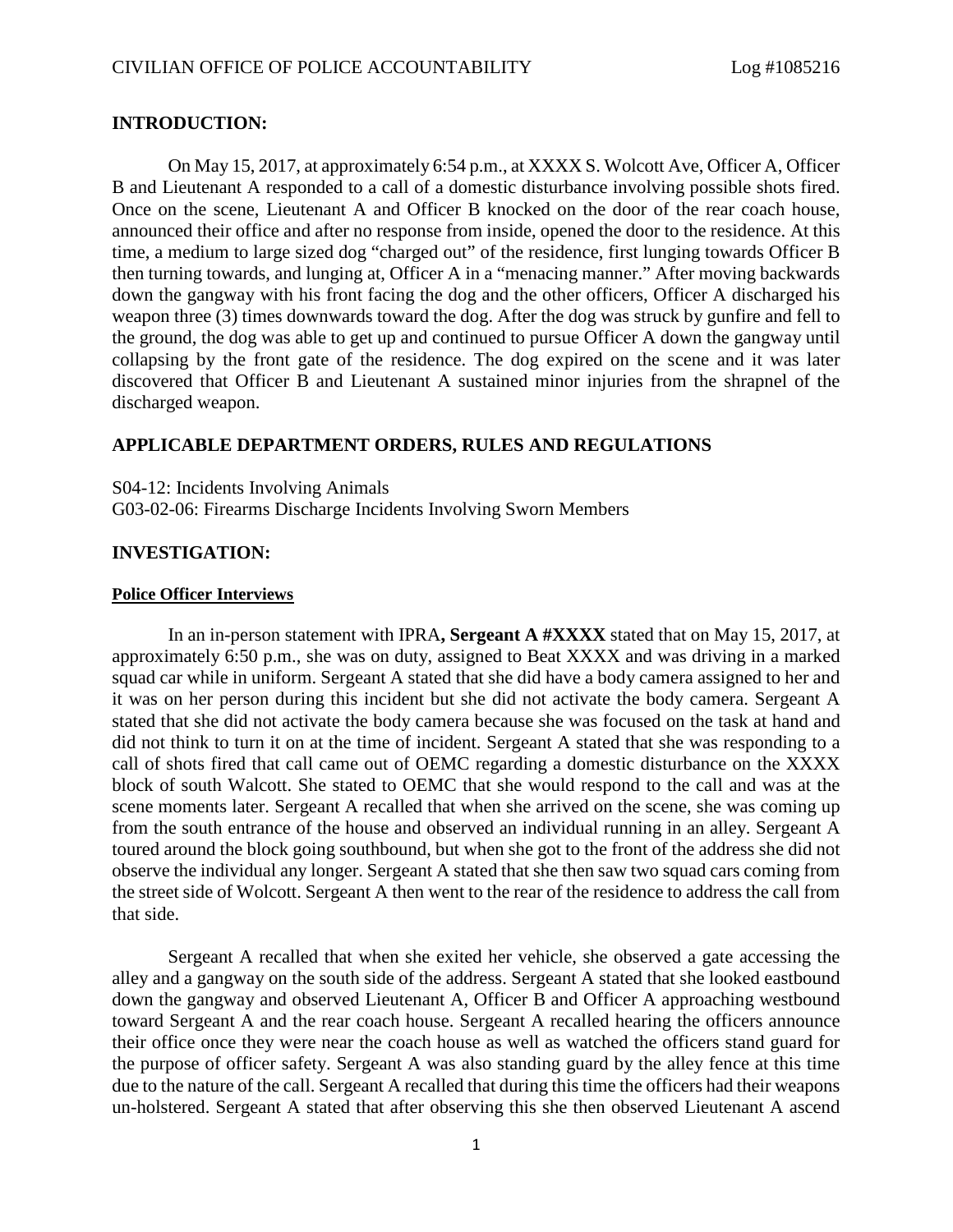what she later discovered was a staircase; however, she could not see where he was going at the time. Sergeant A then observed Lieutenant A descend the staircase. Sergeant A recalled that the officers, with Lieutenant A and Officer B in the lead, walked towards a door that was facing south in the gangway next to the coach house. Sergeant A recalled hearing one of the officers say something to the extent of "oh" and then she observed a large dog, in which she believed to be a Pitbull, emerge from the first floor of the coach house and move aggressively towards Lieutenant A and Officer B.

Sergeant A observed Lieutenant A and Officer B move backward in the gangway towards Sergeant A and the alley. Sergeant A then observed Officer A move backwards as well, but towards the street side of the gangway. Sergeant A heard Officer A say "Oh" several times during his encounter with the dog while he was moving backwards. Sergeant A recalled observing the Pitbull lunging at Officer A's legs and groin from its hindquarters. Sergeant A recalled that at that time Officer A had his firearm pointed down towards the dog.

According to Sergeant A, the dog was in front and almost underneath Officer A which caused Sergeant A to have a distinct concern that Officer A might shoot himself in the foot because of the way his gun was angled toward the dog. Sergeant A then recalled that Officer A discharged his gun three (3) times at the dog. Officer A continued moving backwards and eastbound towards the street all the way to the front of the dwelling until he had backed out of the gangway and behind the gate. Officer A then closed the wrought-iron behind him, leaving the dog contained within the gangway. At that time, the dog finally collapsed.

After the dog collapsed, Sergeant A recalled Officer A asking everyone if they were okay. After it was determined that the dog was not going to move, Officer A came back towards the front of the coach house. Officer B informed Sergeant A that his leg was injured, indicating to her that he had been struck by something in his leg. Officer B then sat in Sergeant As' vehicle and lifted up his pant leg to show Sergeant A where he was injured. Sergeant A noticed a small puncture and a trickle of blood coming from the wound on Officer B's leg.

Both Lieutenant A and Sergeant A informed OEMC of what was transpiring at the scene. Shortly thereafter, an ambulance arrived and transported Officer B to the hospital. Sergeant A recalled speaking to fire department personnel on scene to inform them that Lieutenant A was also injured and required medical attention. Lieutenant A was taken to a hospital in an ambulance.

Sergeant A stated that she did not recall specifically how the dog was able to exit the house, as she did not see any department members open the door. After the dog was shot and had collapsed, Sergeant A recalled that she went inside the home to inquire about the domestic dispute at which time she discovered that there was no one in the home.

Sergeant A stated that she assumed Officer A fired his weapon due to the menacing manner of the dog; Sergeant A assumed that Officer A did not want to be bit by the dog. (Att. 37)

In an in-person statement with IPRA**, Officer B #XXXXX** stated that at the date and time of the incident he was on-duty and in uniform, driving a marked police vehicle. Officer B stated that on this day he was working with Officer A. Officer B stated that during the incident he did have a body camera assigned to him and it was on during the entirety of the incident. Officer B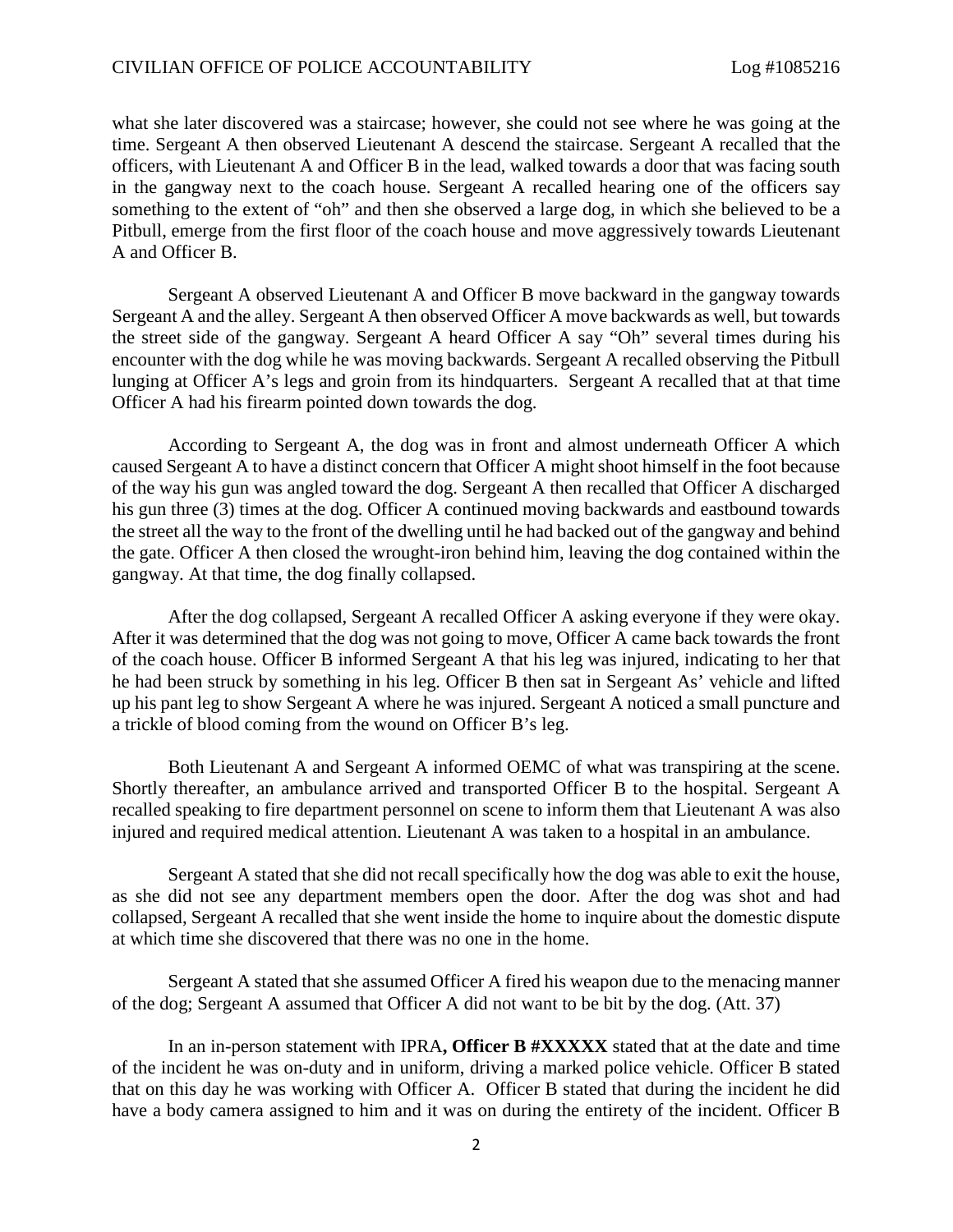stated that he responded to a call over the radio regarding a domestic incident and/or a possible shooting inside a coach house in the back of a residence. Shortly thereafter, Officer B and A arrived on the scene where Lieutenant A was already present. Officer B recalled seeing neighbors across the street from the residence who indicated they may have heard a gunshot; these neighbors were pointing in the direction of the coach house of the address in question. Officer B recalled that Lieutenant A was already in the gangway at the time of their arrival. Officer B and A then followed Lieutenant A into the gangway to the coach house. As they entered the gangway Officer B recalled that both he and Officer A un-holstered their weapons.

Officer B explained that, upon entering the rear of the residence, he observed a stairwell attached to a coach house that Lieutenant A had ascended. Lieutenant A knocked on the door at the top of the stairwell while Officer B and Officer A remained at the bottom of the stairs. A female opened the door that Lieutenant A knocked on and said something to the effect of, "no, it's downstairs, we heard a gunshot." Officer B lead the way to the downstairs entrance with Lieutenant A behind him and Officer A following. Upon approaching the door, Officer B knocked while announcing his office. Officer B stated that there was no answer, therefore, one of the other officers suggested to check and see if the door was locked. Officer B explained that at that time, that there was a fear that someone was shot in the house and may be in need of medical attention.

Officer B stated that he did not recall if he pushed the door open or if he turned the knob. However, when the door opened, a large dog came charging out of the door. He described the size of the dog as "having a head the size of a microwave." At no time prior to his opening the front door did Officer B recall hearing a dog bark. Upon Officer B seeing the dog, he verbally responded by saying words to the effect of, "hey, oh boy" or "oh shit." Officer B moved slightly left of the doorway and further west into the gangway. Officer B explained that the dog appeared to pay no attention to him or to Lieutenant A, and instead charged directly towards Officer A. Officer B explained that the dog was growling as it lunged at Officer A, coming within one foot of the officer.

Officer B stated that he was staring at the dog when he heard shots fired. He observed smoke and "sparks" though he did not observe Officer A fire his weapon. Suddenly, Officer B felt an unknown object strike his left leg and felt a slight burning sensation at which time he turned away, facing west down the gangway. Simultaneously, Lieutenant A stated words to the effect of "oh fuck" and "something hit my foot" and appeared to be in visible pain. At that time Officer B looked back towards Officer A at which time he observed the dog, approximately thirty (30) feet east down the gangway collapsing as Officer A was behind the gate at the east entrance of the gangway. Officer B continued to the west gate entrance of the gangway and encountered Sergeant A who entered into the gangway to check if everyone was okay. While at the west end of the gangway, Officer B looked down at his leg and noticed a hole in his pants and dark spots. He lifted his pants leg and saw blood coming from between his shin and calf in the inner part of his left leg.

Officer B stated that shortly after the shots were fired, he and Lieutenant  $A<sup>1</sup>$  cleared the house as there was still a concern of someone being hurt inside. They discovered that no one was inside the home. After the house was cleared, Lieutenant A called for an ambulance.

<span id="page-2-0"></span> $1$  A review of Body Worn Cameras depict that Officer A was also present in clearing the home.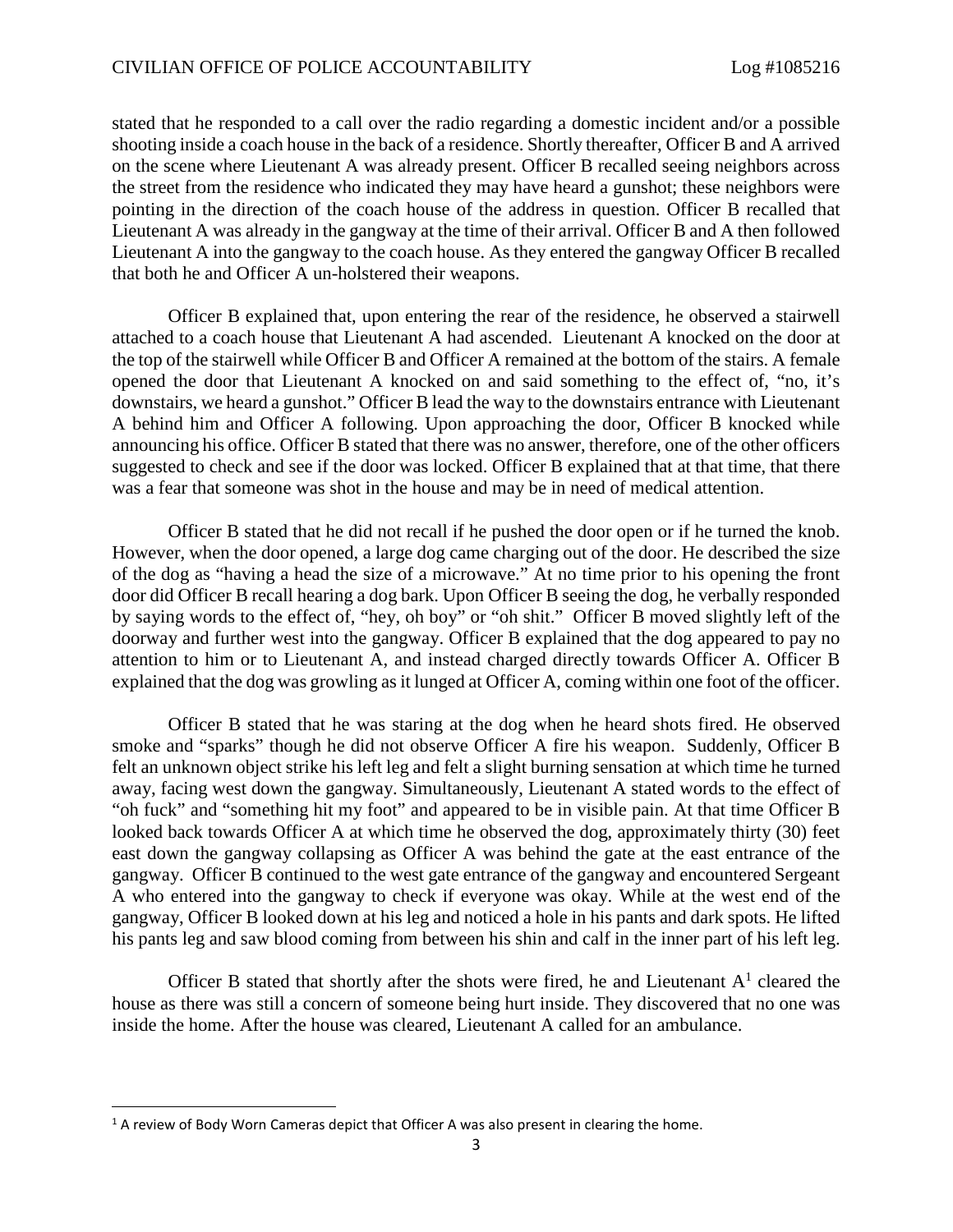### CIVILIAN OFFICE OF POLICE ACCOUNTABILITY Log #1085216

Lieutenant A sustained bruising and a minor fracture to his foot. Officer B stated that he sustained his injury caused by the object that hit him. Officer B was unsure if he was struck by a bullet, a bullet fragment, or by debrie displaced by the fired bullet and/or fragment. Officer B was taken to Northwestern Hospital where he was treated for his injuries and eventually went back to the  $XX<sup>th</sup>$  district where he was interviewed by detectives.

During his statement with IPRA, the Investigator attempted to clarify what lead to Officer B's injury and he would answer, "I don't know." (Att. 39)

In an in-person statement with IPRA**, witness Lieutenant A #XXX** stated that on the date and time of the incident he was on-duty on  $3<sup>rd</sup>$  watch, in uniform and driving a marked squad car. Lieutenant A recalled that he responded to a call for radio assignment at XXXX South Wolcott, to the rear coach house, where a gunshot was heard from inside the house. Lieutenant A announced over the radio that he would be responding to the call. Shortly thereafter, Lieutenant A arrived to the front of the house, as the first car on scene.

Once Officer A and Officer B arrived, Lieutenant A instructed them to remain at the bottom of a stairwell that was alongside of the coach house and to 'cover him' while Lieutenant A ascended the flight of stairs to the second level. Once at the top of the stairs, he knocked on the door and spoke with an unknown female who pointed downstairs and said something to the effect of, "the shot was from downstairs."

Lieutenant A proceeded down to the first floor where he, along with Officer B and Officer A, approached the door in question which was on the north side of the gangway. Officer B was in the lead and Officer A behind Lieutenant A. Upon arriving at the door, they announced their office and Officer B knocked, though they received no answer. Lieutenant A stated that Officer B twisted the knob on the door and pushed it slightly open.

Lieutenant A stated that at that time, a large dog exited from the house, running into the gangway and towards Lieutenant A. Lieutenant A stepped backwards as the dog ran past him and towards Officer A who was behind, and to the east of Lieutenant A. Lieutenant A stated that he still maintained his focus towards the house, due to the initial call of shots fired. Lieutenant A heard approximately two or three gunshots. Although Lieutenant A did not observe Officer A discharge his weapon, he assumed that the shots were fired by Officer A due to the sound of the shots coming from behind Lieutenant A and where Officer A had been standing. At the time the shots were fired, Lieutenant A felt a sharp pain in his foot.

Lieutenant A stated that in the moments that followed, he realized that Officer A shot at the dog and that shrapnel from the bullet struck Lieutenant A in his foot and struck Officer B in his calf. After the shots were fired, Lieutenant A remained in the gangway to observe his injuries and that of Officer B and subsequently called for an ambulance. Lieutenant A stated that he Officer B cleared the house to make sure there was no one inside. (Att. 41)

In an in-person statement with IPRA, **Officer A #XXXXX** stated that at the date and time of this incident he was on-duty, in uniform and driving in a marked police vehicle with his partner, Officer B. Officer A stated that he did have a body camera assigned to him and it was activated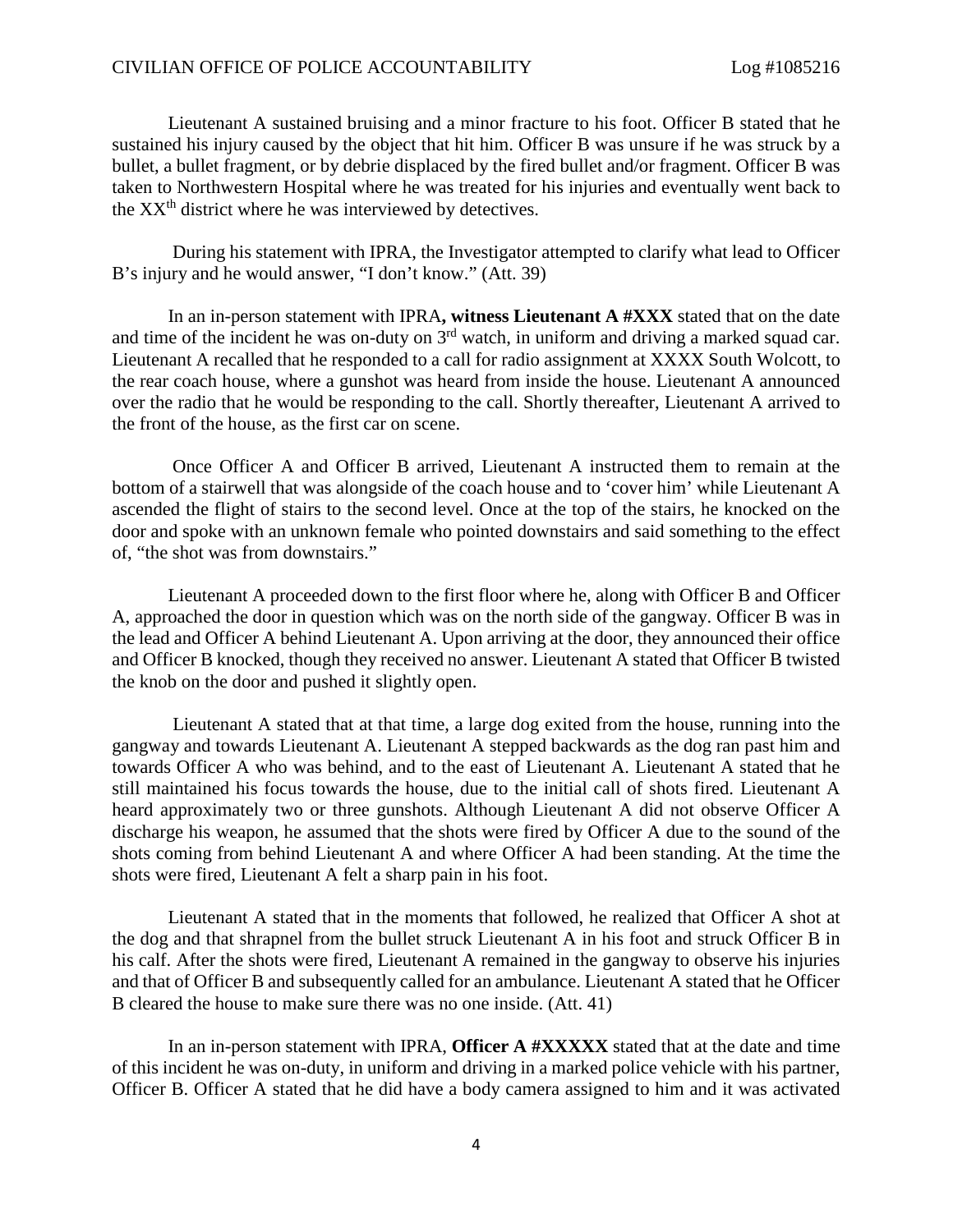during this incident. Officer A heard a call over the radio regarding a domestic that included the report of shots being fired.

The officers responded to the scene and Lieutenant A arrived at approximately the same time. The officers approached the residence and walked to the coach house at the rear of the property. Lieutenant A ascended the stairs to the second floor of the coach house and spoke to an unknown female. As Lieutenant A ascended the stairs, Lieutenant A asked Officer A and Officer B to "cover" him. Officer A stood along the rear wall of the front residence and Officer B was positioned in front of the coach house, on the south side of the gangway. During this time, Officer A, Officer B, and Lieutenant A all had their weapons drawn.

When Lieutenant A descended the stairs, he relayed to Officer A and Officer B that the female upstairs had heard arguing on the first floor of the coach house and believed she heard a single gunshot. The officers approached the side door to the first-floor coach house with Officer B in the lead, Lieutenant A following, and Officer A bringing up the rear. Officer A recalled that either Officer B or Lieutenant A knocked on the door, announced their office, and received no response. Officer B attempted to then open the door at which time a large dog exited the doorway as it growled and lunged toward Officer B and Lieutenant A.

Officer A explained that the dog, while barking and growling, turned towards Officer A and began running in his direction in a "menacing manner." Officer A moved backwards several feet as the dog was "gaining ground" on him, at which time Officer A pointed his weapon downwards towards the dog and fired three (3) times. At the time the dog was approaching him, Officer A was in the gangway confined between the gate and the coach house and did not have an opportunity to escape the dog. Officer A further stated that it was not until he fired the third round that the dog had collapsed to the ground, slightly in front of the coach house. At the time the dog fell to the ground, Officer A stated that he had retreated an additional fifteen to twenty feet.

Officer A stated that at the time the dog had collapsed, it initially appeared to be incapacitated. However, the dog got up on its front legs, continued barking and growling at Officer A and attempted to chase him down the gangway. Officer A ran east toward the front fence of the gangway and closed the front gate behind him. The dog followed the same path as Officer A before the dog fell and expired. Once Officer A was on the other side of the gate, he inquired if Lieutenant A and Officer B were okay.

Officer A proceeded to clear the coach house with Lieutenant A and Officer B. Sergeant A was also present while the house was being cleared.

Officer A later learned that as a result of the shots he fired, shrapnel struck Lieutenant A and Officer B, and that they both sustained injuries. Lieutenant A sustained a bruise to his left foot and Officer B sustained an injury to his calf. Officer A stated that he did not know how the shrapnel struck the officers, though he assumed that the bullets may have ricocheted off the pavement. (Atts.42, 43)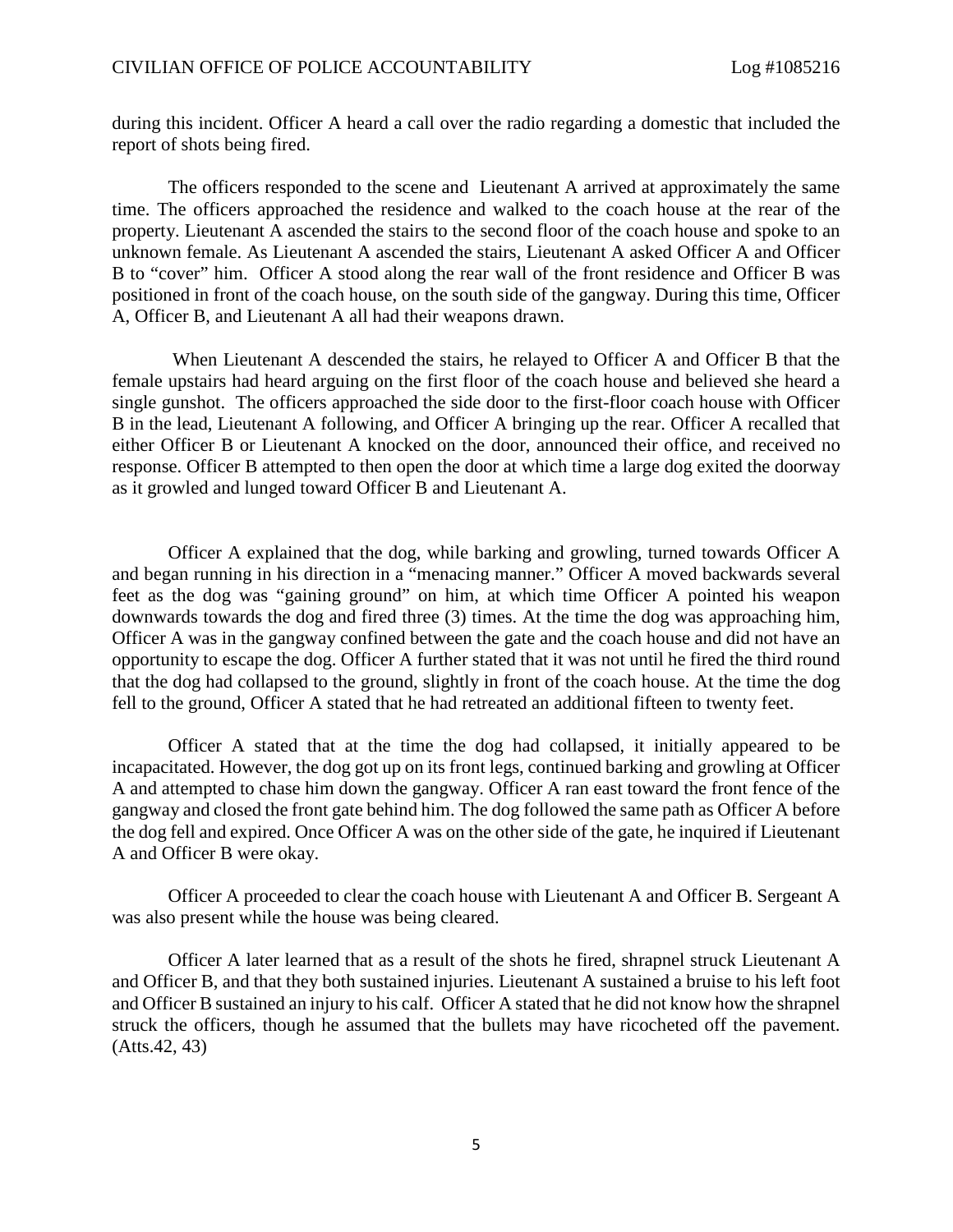The **Body Worn Camera video** from Officer [A](#page-5-0)<sup>2</sup> depicts he and Officer B responding to the location of incident and meeting with Lieutenant A. The audio of the video does not begin until approximately30 seconds into the video<sup>3</sup>. The video depicts Officer B proceeding further into the gangway, followed by Lieutenant A and Officer A, to approach the side door of the first-floor coach house. Sergeant A is observed standing in the distance at the mouth of the gangway along the alley.

The video depicts Officer B knocking on the 1<sup>st</sup> floor door of the coach with no response. Officer B is observed making a motion towards the door. Suddenly, a large dog exits from the residence while barking and growling in their direction. The video captures the dog moving past Officer B and Lieutenant A and turning in direction of where Officer A was standing as it continued to bark and growl. At approximately 1 minute and 25 seconds into the video, Officer A retreats while discharging his firearm downwards, towards the dog, approximately three (3) times. The remainder of the video depicts Officer A exiting the gangway as the dog appeared to continue to follow the officer, after shots were fired, prior to the dog collapsing in the gangway. Officer A, Officer B, Lieutenant A and Sergeant A proceed to clear the residence prior to additional units respond. (Att. 24)

The **Body Worn Camera video** from Officer B<sup>[4](#page-5-2)</sup> depicts essentially the same footage as Officer A's body-worn camera. In addition, Officer B is heard speaking of his injury with Sergeant A where he announces that he was struck. Officer B states to Officer A words to the effect of "it was definitely a ricochet, you didn't hit me …" (Att. 25)

The **Body Worn Camera video** from Sergeant  $A<sup>5</sup>$  does not capture the incident, but rather the aftermath in which Sergeant A, along with an unknown white male officer in plainclothes, encountered Civilian 1 in the alley behind the location of incident. Civilian 1 identified himself as the resident of the first-floor coach house and owner of the dog. The verbal exchange is relative to contacting Civilian 1's cousin, "Civilian 2" who was said to also reside at the location of incident. Civilian 1 accused the officers of killing his dog. (Atts. 26, 27)

The **Body Worn Camera videos** retrieved from Officer C #XXXXX, Officer D #XXXXX, Officer E #XXXXX and Officer F #XXXXX do not depict the incident. (Atts. 28, 29, 30, 31, 32, 33, 34, 35)

### **DEPARTMENT REPORTS**

According to the **Initiation Report** from Sergeant A # XXXX, on the date and time of incident, Officer A #XXXXX responded to a call of shots fired and a domestic disturbance at XXXX S. Wolcott in the rear coach house. According to the report, "a large male pit bull exited the apartment and lunged at Officer B, then turning and lunging in a menacing manner [toward]

<span id="page-5-1"></span><span id="page-5-0"></span><sup>2</sup> Axon Body 2 Video, Serial #X81057887

<span id="page-5-2"></span><sup>&</sup>lt;sup>3</sup> When a BWC video begins to record an event, it is in buffering mode for the first 30 seconds without audio.

<span id="page-5-3"></span><sup>4</sup> Axon Body 2 Video, Serial #X81047909

<sup>5</sup> Axon Body 2 Video, Serial #X81050203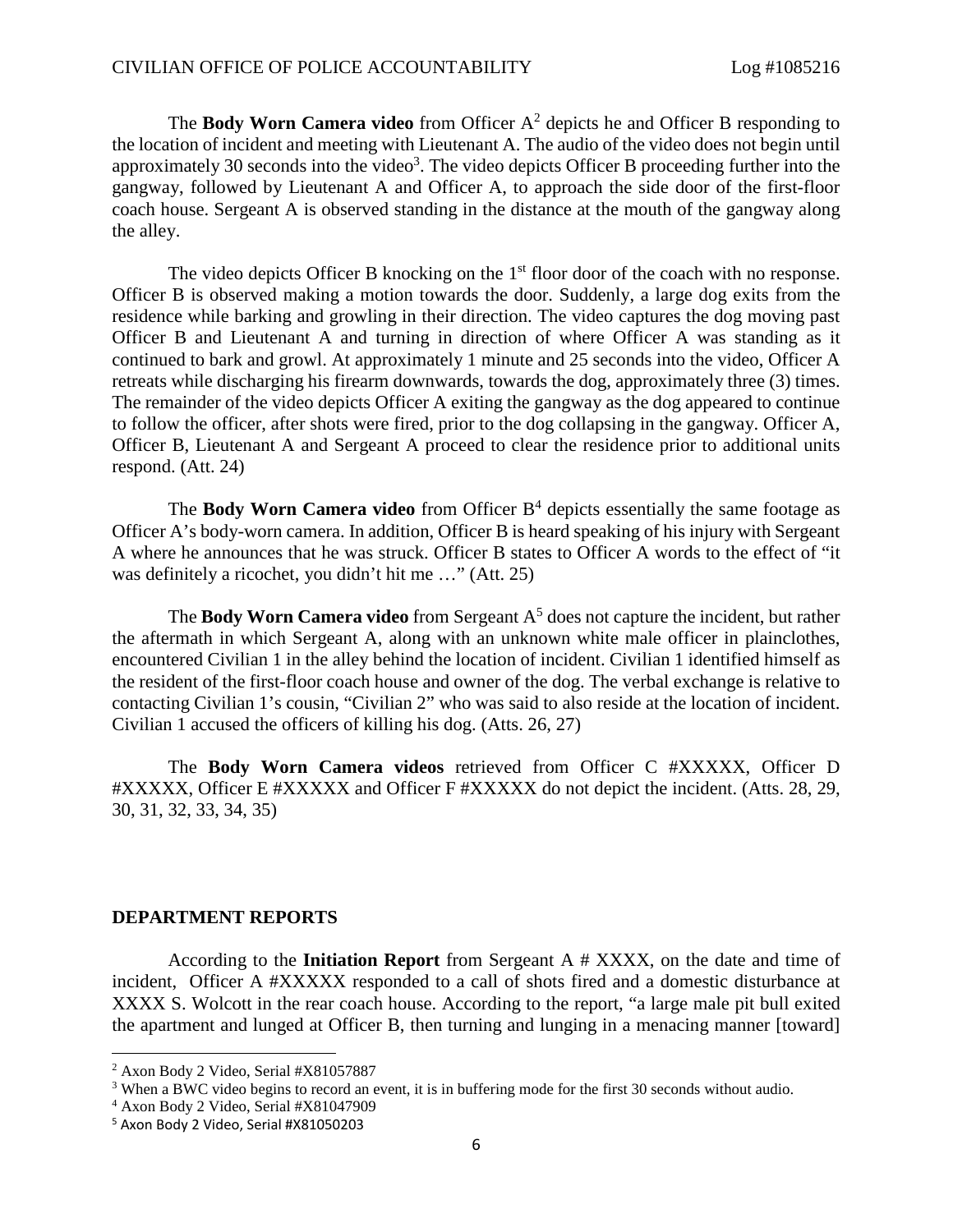Officer A. Officer A attempted to create distance from the animal, but it continued to charge at him at which time Officer A discharged his semi-automatic handgun three (3) times downward into the animal." It was further reported that the dog continued to charge at Officer A who was able to contain the animal after closing the gate behind him at the end of the gangway (on the streetside). It was later learned that Officer B and Lieutenant A sustained minor injuries from shrapnel (Att. 6)

**General Offense Case Report, RD #JAXXXXXX**, documents that officers responded to a call of shots fired at XXXX S Wolcott Ave on May 15<sup>th</sup>, 2017. According to the narrative, Officer A [6](#page-6-0) stated that upon their arrival to the residence, they spoke with 911 caller, Civilian 3. Civilian 3 stated that she heard a domestic dispute and what she believed to be a gunshot in the downstairs apartment. The officers approached the downstairs apartment, announced their office and "made entry to ensure the well-being of any possible occupants who may have been the recipient of an aggravated battery." Upon entry, a dog, described as a "male Pitbull" exited the property and lunged at Officer B. The dog then turned and lunged at Officer A in a "menacing manner." Officer A attempted to retreat within the tight space of the gangway. The dog continued to growl, bark and lunge at Officer A at which time he aimed [his firearm] downward, directly at the dog, and fired three rounds, striking the dog. The dog continued to "aggress" Officer A until it collapsed near the front gate. "Three (3) casings and bullet fragments were accounted for." It was reported that fragments from the rounds ricocheted and struck Lieutenant A on the right ankle and Officer B in his left calf. It was further reported that the owner of the dog, identified as Civilian 1, is a renter/occupant of XXXX S. Wolcott, 1R and arrived to the scene. (Att. 7)

A **Tactical Response Report (TRR)** for Officer A documents that he discharged his weapon only to destroy an animal. Officer A discharged his weapon three (3) times. According to the narrative, the Body Worn Cameras (BWC) of Officer A and his partner were observed prior to submission this report. It was reported that as Officer A was investigating a domestic incident with shots fired when a "vicious animal" exited the side door of the rear coach house and "charged" at Officer A in the gangway. Officer A discharged his firearm to defend himself. Subsequently, Lieutenant A and Officer B sustained minor injuries from shrapnel. This report was approved by Deputy Chief A #XX. (Att.8)

An **Injury On Duty (IOD) Report (RD #JAXXXXXX)**, claim #2017350096, documents that on the date and time of incident, Lieutenant A responded to a call of "shots fired." At the location of incident, Lieutenant A, along with other responding officers, "encountered a male Pitbull" who charged the officers." Shots were fired at the dog and as a result, "bullets passed through the dog, fragmented, and struck" Lieutenant A in his left ankle causing bruising and a possible fracture.

In addition, a To/From report authored by Officer B documents that Officer B was investigating a domestic disturbance with shots fired. Lieutenant A sustained an injury to his left heel that was observed by Officer B. (Att. 10)

<span id="page-6-0"></span> $6$  Officer A was identified as a "victim" in the report to include the narrative.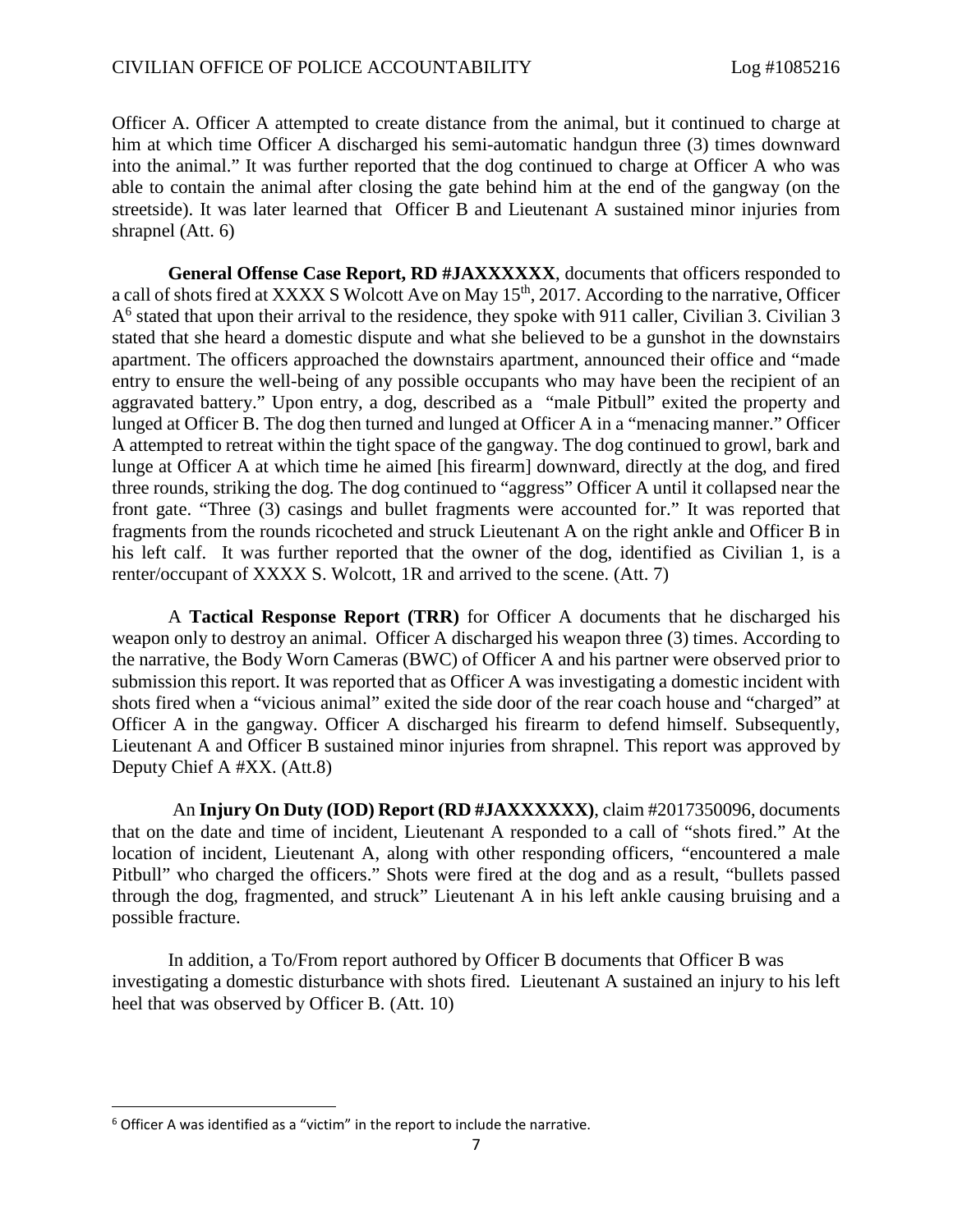An **Injury on Duty (IOD) Report (RD#JAXXXXXX)**, claim #2017350092, documents that on the date and time of incident, after shots were fired at a dog Officer B sustained an injury to his lower left leg from shrapnel.

In addition, a To/From report authored by Sergeant A documents that subsequent to Officer B investigating a call of shots fired and a domestic disturbance, he sustained an injury to his left shin in which Sergeant A observed a bleeding wound. (Att. 11)

**Crime Scene Processing Report #336539,** completed on May 16, 2017 documents the evidence identified, collected, and inventoried in connection with the Incident. According to the narrative, Field Investigators (FI's) were assigned to the scene of a destruction of a dog where two police officers sustained injuries after shots were fired by an officer who was attempting to destroy a dog. "Officer A fired three (3) gunshots at a dog which was charging at him in the rear yard at XXXX S. Wolcott." The FI's were notified by Detective A that the "metal fragments from the gunshots ricocheted off the concrete pavement and struck Lieutenant A in the left foot and Officer B in the left leg." Both officers were transported to hospitals. The FI's observed that the deceased dog sustained a wound to "his upper back near the neck." (Att. 21)

CPD's Bureau of Internal Affairs conducted an **alcohol and drug test** of involved **Officer A** on May 15, 2017 beginning at 6:50 p.m. The collective bargaining agreement and policy of CPD requires those involved in a firearm discharge to undergo testing for the presence of alcohol and drugs. The tests came back negative. (Att. 47)

**Evidence Technician Photographs and Video** depict the scene and the recovered evidence. (Att.20)

\_\_\_\_\_\_\_\_\_\_\_\_\_\_\_\_\_\_\_\_\_\_\_\_\_ \_\_\_\_\_\_\_\_\_\_\_\_\_\_\_\_\_\_\_\_\_\_\_\_\_\_\_\_\_

Major Case Specialist Supervising Investigator

# **CONCLUSION:**

The issue in this case is whether Officer A's discharge of his firearm and destruction of an animal violated the Department's policy on incidents involving animals and firearm discharge